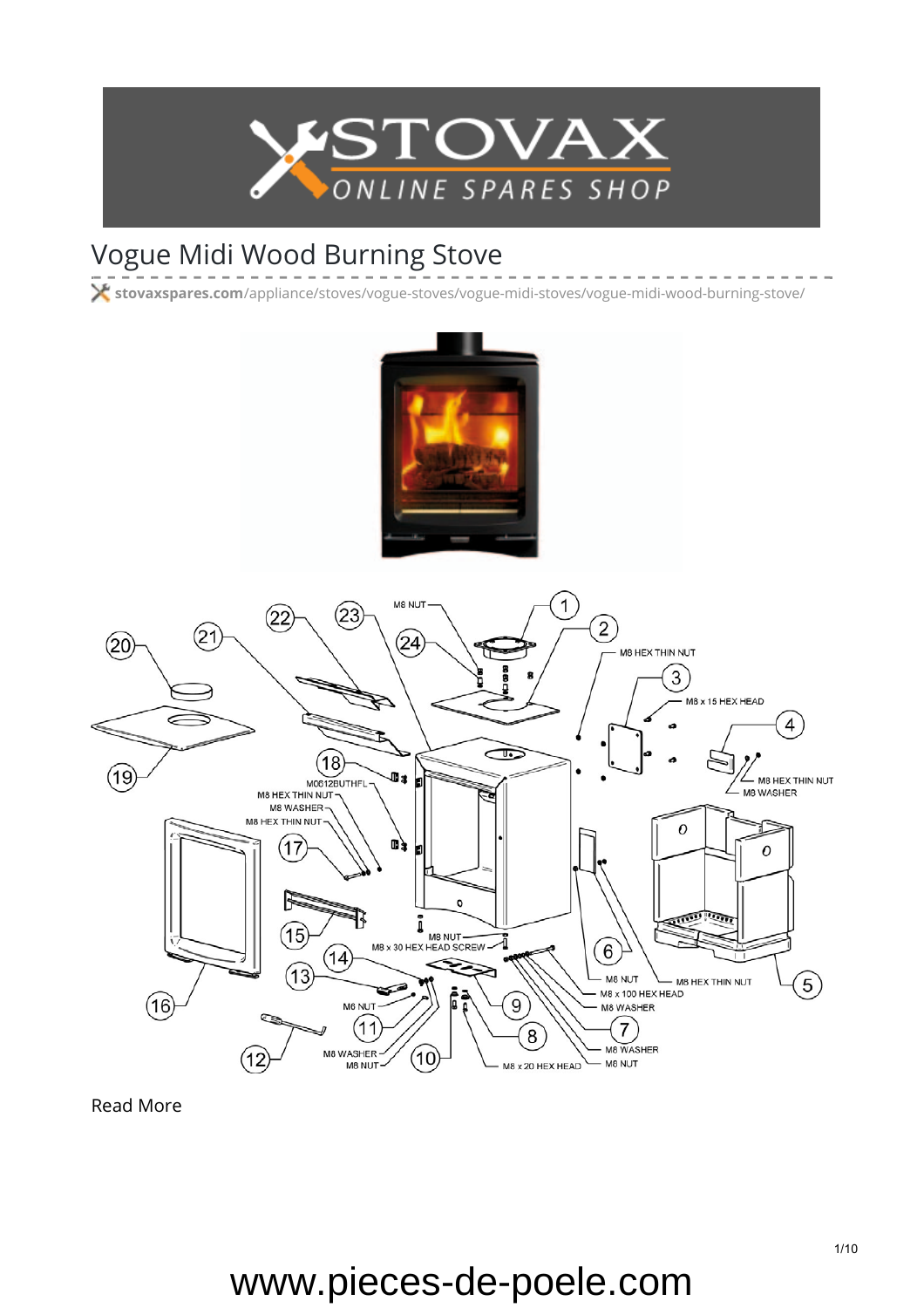| Ref. | <b>Product</b><br>Code        | <b>Description</b>                                                            |
|------|-------------------------------|-------------------------------------------------------------------------------|
| 1    | <b>RVN-</b><br><b>MEC8251</b> | Vision/Vogue 5in Flue Collar                                                  |
| 2    | <b>RVN-</b><br>ME600169       | Vision/Vogue Midi Inner Top<br>Plate                                          |
| 3    | <b>RVN-</b><br>ME600061       | Vision/Vogue/Sheraton 5 Wide<br>Eco Rear Blanking Plate                       |
| 4    | RA503845                      | Vision/Vogue/Sheraton 5<br>Eco/Chesterfield 5 Secondary<br>Air Control Slider |
| 5    | <b>MEC8433</b>                | Vision/Vogue Midi WB<br>Complete Firebrick Assembly                           |
| 6    | ME500717                      | Data Plate Mount                                                              |
| 7    | ME601657                      | O Ring                                                                        |
| 8    | <b>RVN-</b><br>ME600409       | Vision/Vogue O Ring                                                           |
| 9    | RA503920                      | Vision/Vogue Midi Air Control<br>Main Plate                                   |
| 10   | ME601651                      | Vision/Vogue Air Control Top<br>Hat                                           |
| 11   | FA500035                      | M6 x 20mm Spring Plunger -<br>Single Plunger                                  |
| 12   | <b>MEC8788</b>                | <b>Multifunction Tool</b>                                                     |
| 13   | <b>MEC10655</b>               | Vogue Air Control Handle                                                      |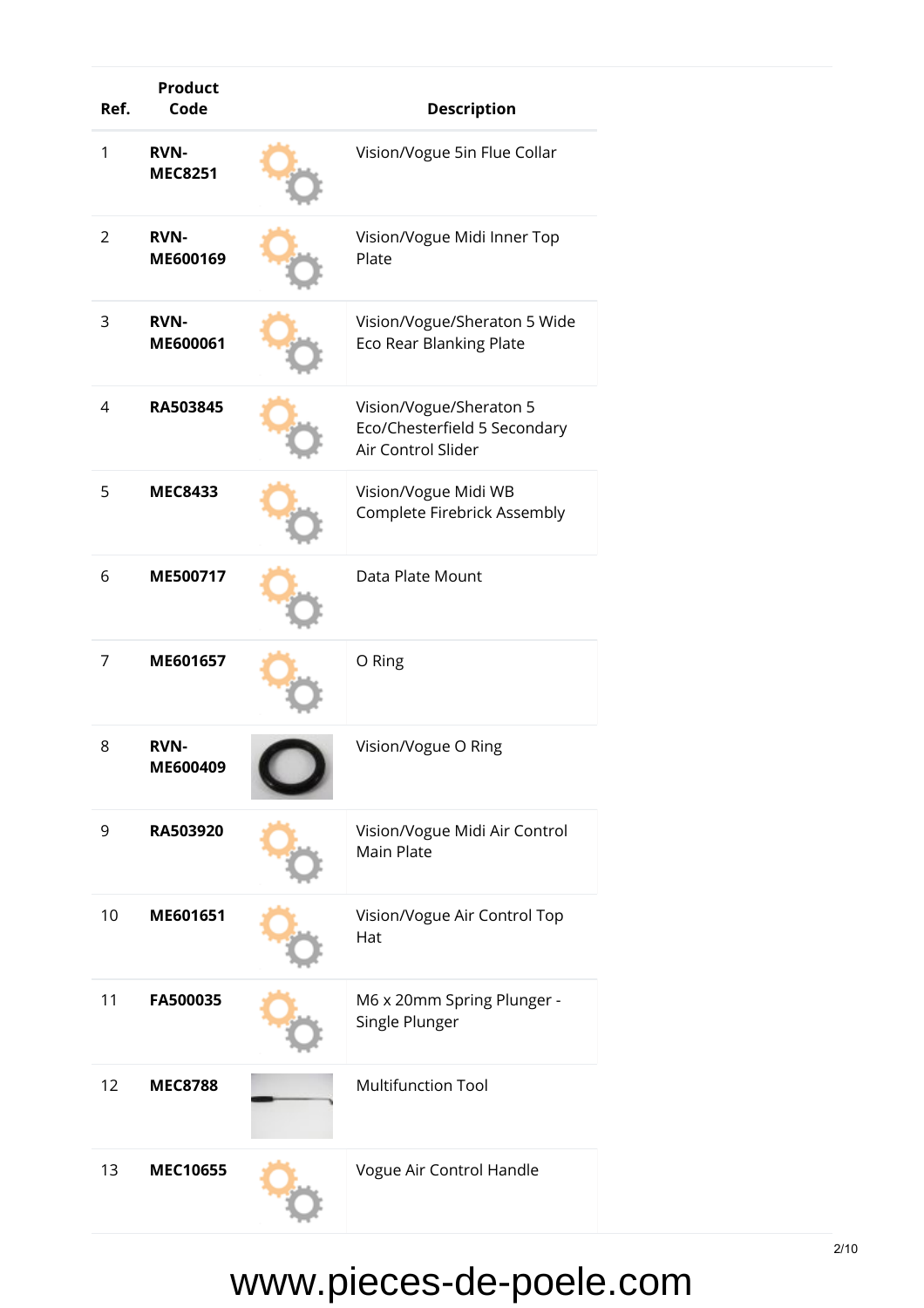| Ref. | <b>Product</b><br>Code        |                      | <b>Description</b>                                   |                                                                      |
|------|-------------------------------|----------------------|------------------------------------------------------|----------------------------------------------------------------------|
| 14   | ME601614                      |                      | Defra Air Control Switch                             |                                                                      |
| 15   | <b>MEC10546</b>               |                      | Vision/Vision Midi WB Log<br>Guard                   |                                                                      |
| 16   | <b>MEC10592</b>               |                      | Vogue Midi WB Complete Door<br>Assembly              |                                                                      |
| 17   | ME601622                      |                      | Vision/Vogue Midi Door Latch                         |                                                                      |
| 18   | <b>MEC10682</b>               |                      | Vision/Vogue/Sheraton 5 Eco<br>Adjustable Door Hinge |                                                                      |
| 19   | <b>CA7798</b>                 | Vogue Midi Top Plate |                                                      |                                                                      |
| 20   | CA7799                        |                      | Vogue Midi Cast Top Plug                             |                                                                      |
| 21   | <b>MEC10585</b>               |                      | Vision/Vogue Midi WB Lower<br>Baffle Plate           |                                                                      |
| 22   | <b>RVN-</b><br><b>MEC8510</b> |                      | Vision/Vogue Midi Upper Baffle<br>Plate              |                                                                      |
| 23   | N/A<br><b>Carcass</b>         |                      | <b>Welded Carcass Assembly</b>                       | This part is not<br>serviceable and cannot be<br>ordered as a spare. |
| 24   | <b>RVN-</b><br>ME600304       |                      | <b>Baffle Support Spacer</b>                         |                                                                      |
|      | M06NUTO                       |                      | M6 Nut - Single Nut                                  |                                                                      |
|      | <b>RVAC111</b>                |                      | M8 Hex Thin Nut - Single Nut                         |                                                                      |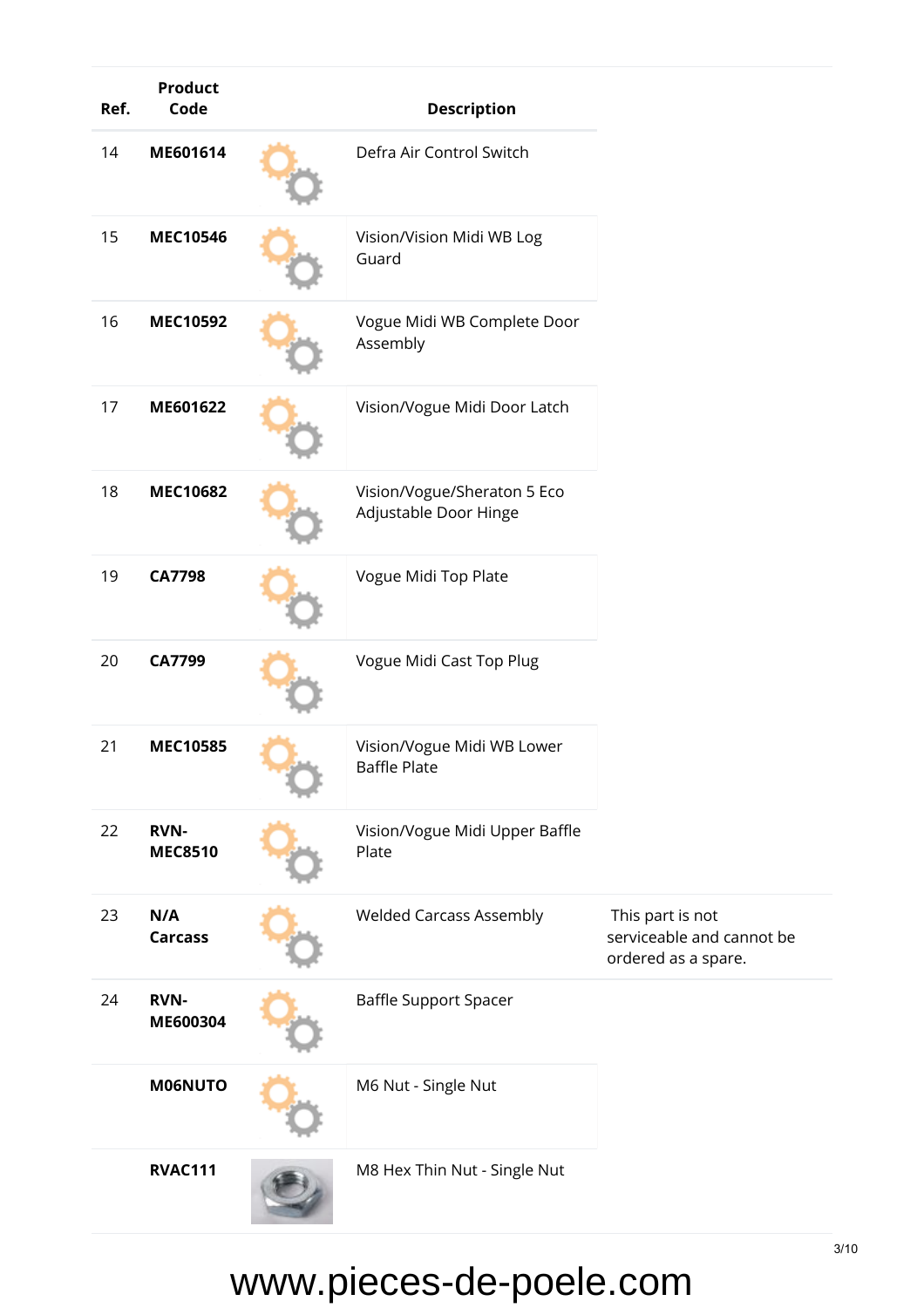

Drawing: PR10674-3

Do you have the correct appliance?

Before ordering your parts please ensure you have selected the correct appliance. To properly identify your appliance you will need to know your serial number and/or model number. Please use the [following guide](https://www.stovaxspares.com/find-your-databadge/) to help locate your data badge which contains your serial and model number information.



| Ref.          | <b>Product Code</b> | <b>Description</b>            |
|---------------|---------------------|-------------------------------|
|               | CA7796              | Vogue Midi Door Frame         |
| $\mathcal{P}$ | RA503930            | Vision/Vogue Eco Door Bracket |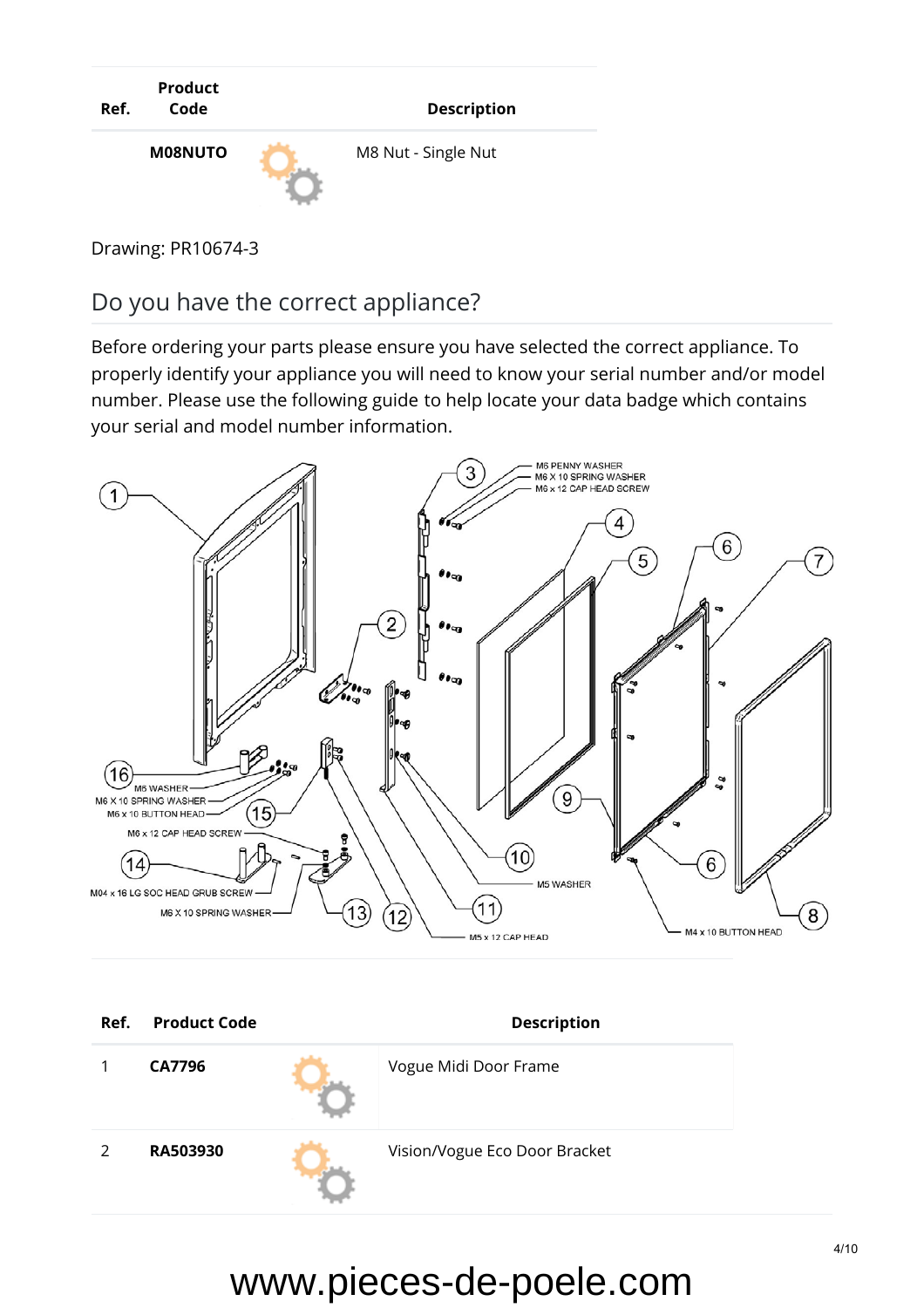| Ref. | <b>Product Code</b> | <b>Description</b>                                                               |
|------|---------------------|----------------------------------------------------------------------------------|
| 3    | <b>MEC10736</b>     | Vision/Vogue/Sheraton 5 Hinge Plate<br>Assembly                                  |
| 4    | CE8191              | Vogue Midi/Sheraton 5 Eco WB Door Glass                                          |
| 5    | 4950                | 15mm x 2mm Self Adhesive Tape Seal - 2m<br>Pack<br>1350mm length required.       |
| 6    | RA503934            | Vogue Midi/Sheraton 5 Eco/Chesterfield 5 WB<br>Upper and Lower Door Rope Channel |
| 7    | RA503935            | Vogue Midi WB Left Hand Door Rope Channel                                        |
| 8    | 5700                | 13mm Black Door Rope Seal with Adhesive -<br>2m Pack<br>1420mm length required.  |
| 9    | RA503937            | Vogue Midi WB Right Hand Door Rope<br>Channel                                    |
| 10   | ME601628            | Vogue 16mm Large Shoulder Screw                                                  |
| 11   | <b>MEC10735</b>     | Vogue Midi/Small Door Catch Slider                                               |
| 12   | <b>FA9508</b>       | 6mm x 22mm Spring                                                                |
| 13   | <b>MEC11530</b>     | Vogue Midi/Small Left Hand Door Handle                                           |
| 14   | <b>MEC10593</b>     | Vogue Midi/Small Right Hand Door Handle                                          |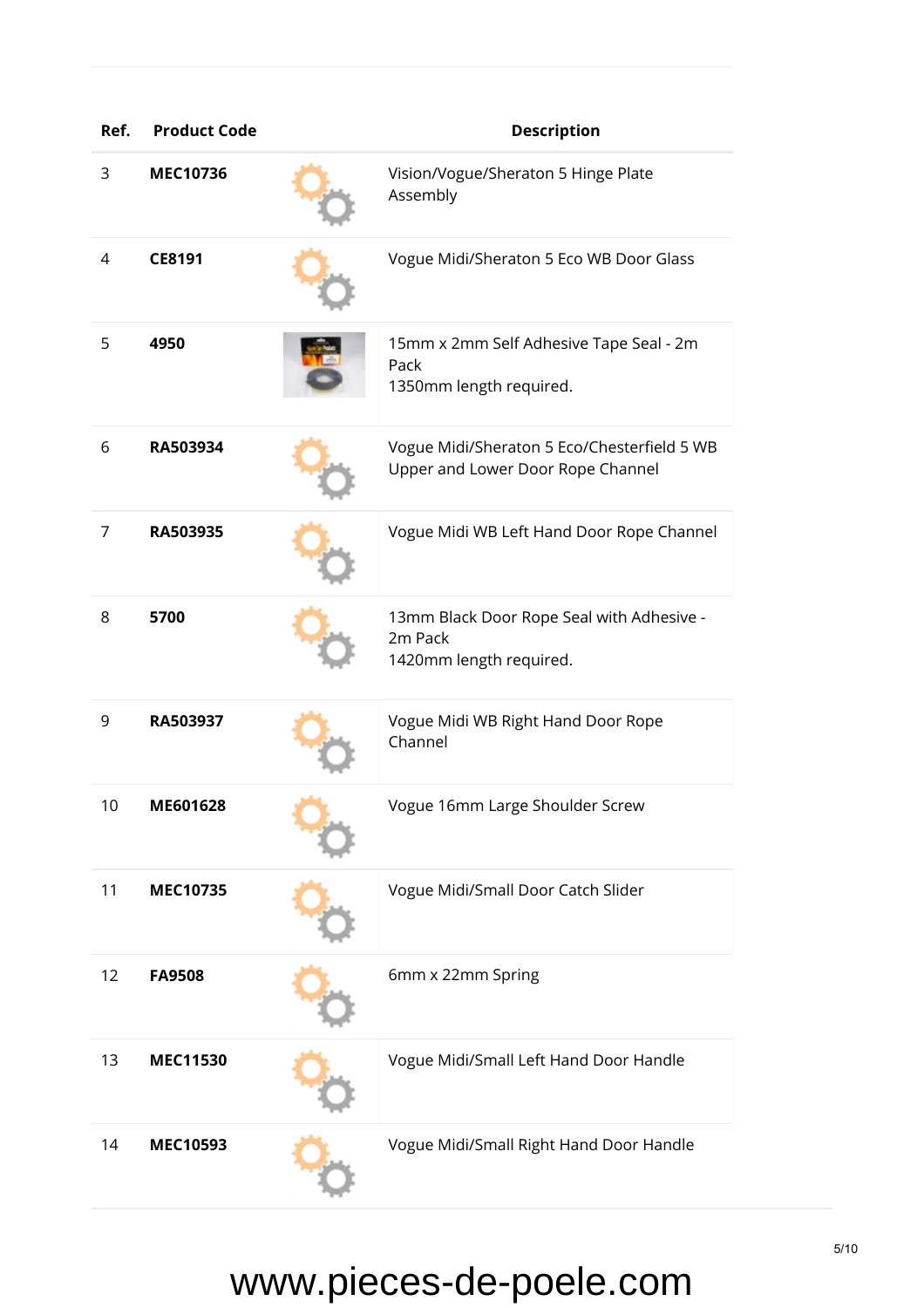| Ref. | <b>Product Code</b> | <b>Description</b>                                   |
|------|---------------------|------------------------------------------------------|
| 15   | ME601660            | Vogue Door Catch Block                               |
| 16   | <b>MEC10653</b>     | Vogue Door Handle Bracket                            |
|      | M0410BUTH           | M4 x 10mm Button Head Socket Screw - Single<br>Screw |
|      | <b>MO6WASHPEN</b>   | M6 Penny Washer - Single Washer                      |

Drawing: PR10675

### Do you have the correct appliance?

Before ordering your parts please ensure you have selected the correct appliance. To properly identify your appliance you will need to know your serial number and/or model number. Please use the [following guide](https://www.stovaxspares.com/find-your-databadge/) to help locate your data badge which contains your serial and model number information.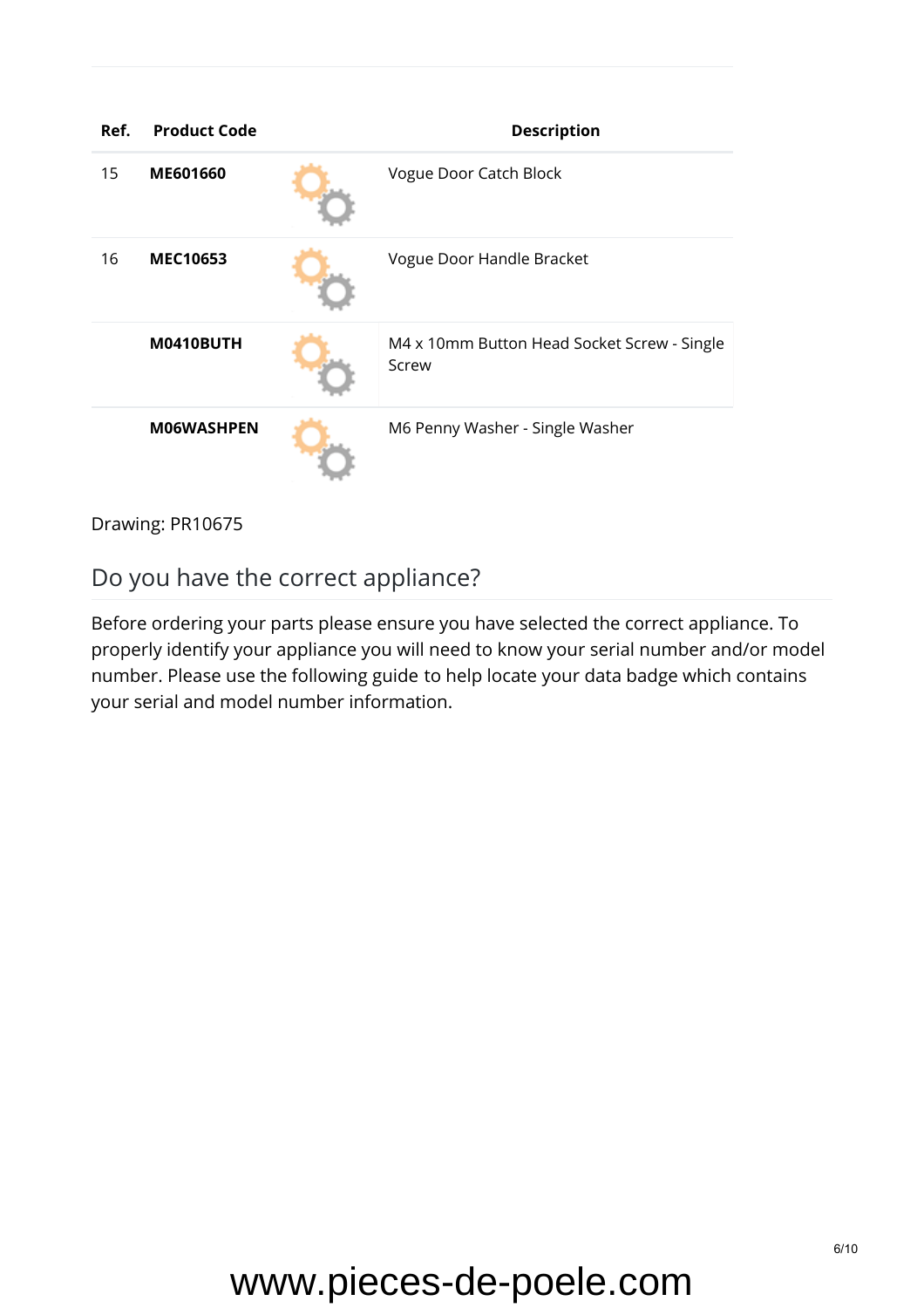

| Ref.          | Product<br>Code   | <b>Description</b>                                                            |
|---------------|-------------------|-------------------------------------------------------------------------------|
| 1             | <b>RVN-CE7619</b> | Vision/Vogue Midi Upper Side Firebrick<br>Dimensions: 225x138x25mm            |
| $\mathcal{P}$ | <b>RVN-CE7620</b> | Vision/Vogue Midi Rear Side Firebrick<br>Dimensions: 135x120x25mm             |
| 3             | <b>RVN-CE7621</b> | Vision/Vogue Small/Midi Upper Centre<br>Firebrick<br>Dimensions: 155x120x25mm |
| 4             | <b>RVN-CE7617</b> | Vision/Vogue Midi Lower Rear Firebrick<br>Dimensions: 200x192x30mm            |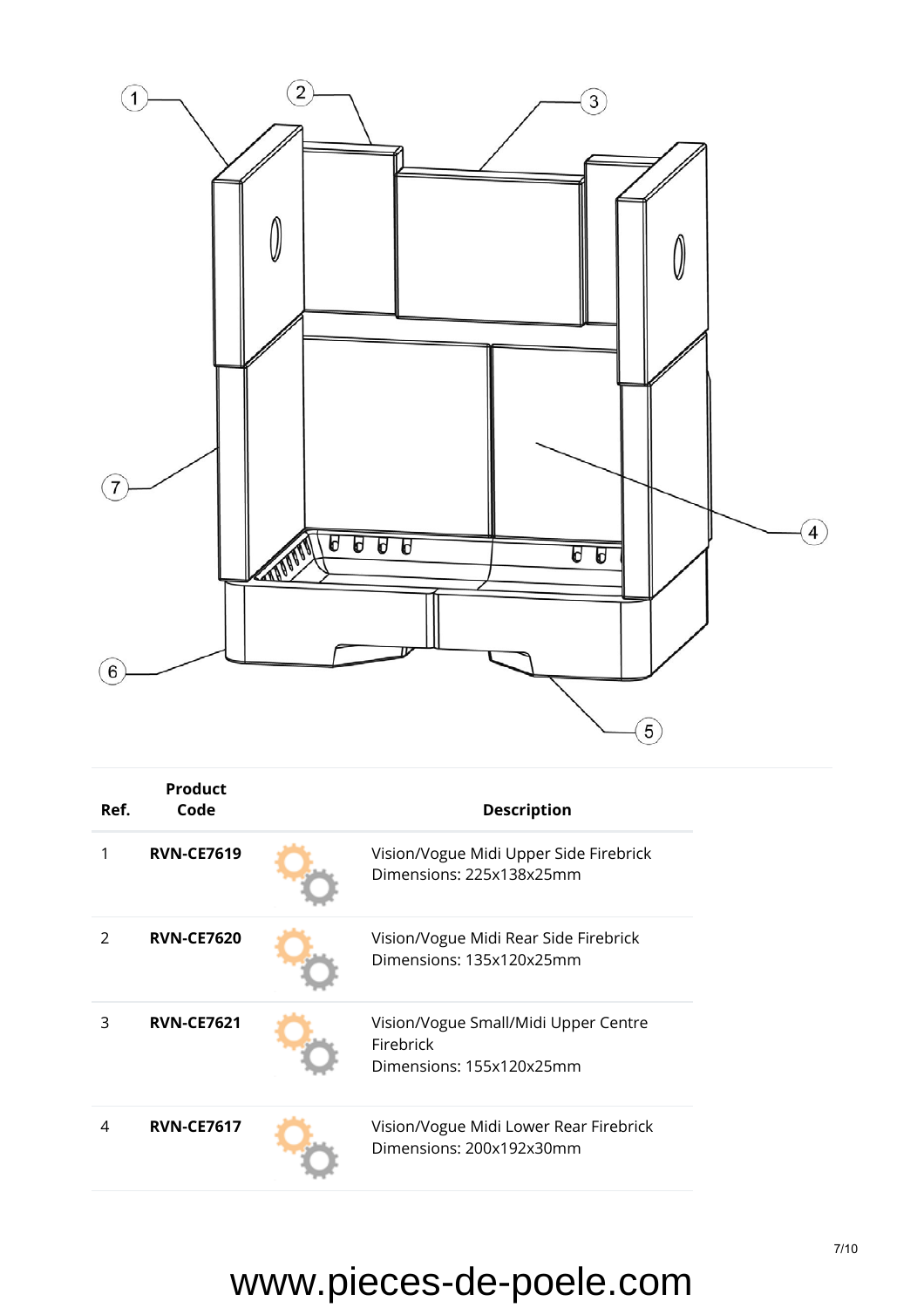| Ref. | <b>Product</b><br>Code | <b>Description</b>                                                         |
|------|------------------------|----------------------------------------------------------------------------|
| 5    | <b>RVN-CE7616</b>      | Vision/Vogue Midi Right Hand Base<br>Firebrick<br>Dimensions: 245x201x65mm |
| 6    | <b>RVN-CE7614</b>      | Vision/Vogue Midi Left Hand Base Firebrick<br>Dimensions: 201x245x65mm     |
|      | <b>RVN-CE7618</b>      | Vision/Vogue Midi Lower Side Firebrick<br>Dimensions: 210x211x25mm         |

#### Drawing: PR8499

#### Do you have the correct appliance?

Before ordering your parts please ensure you have selected the correct appliance. To properly identify your appliance you will need to know your serial number and/or model number. Please use the [following guide](https://www.stovaxspares.com/find-your-databadge/) to help locate your data badge which contains your serial and model number information.



[Read MoreRead More](https://www.stovaxspares.com/product/na/)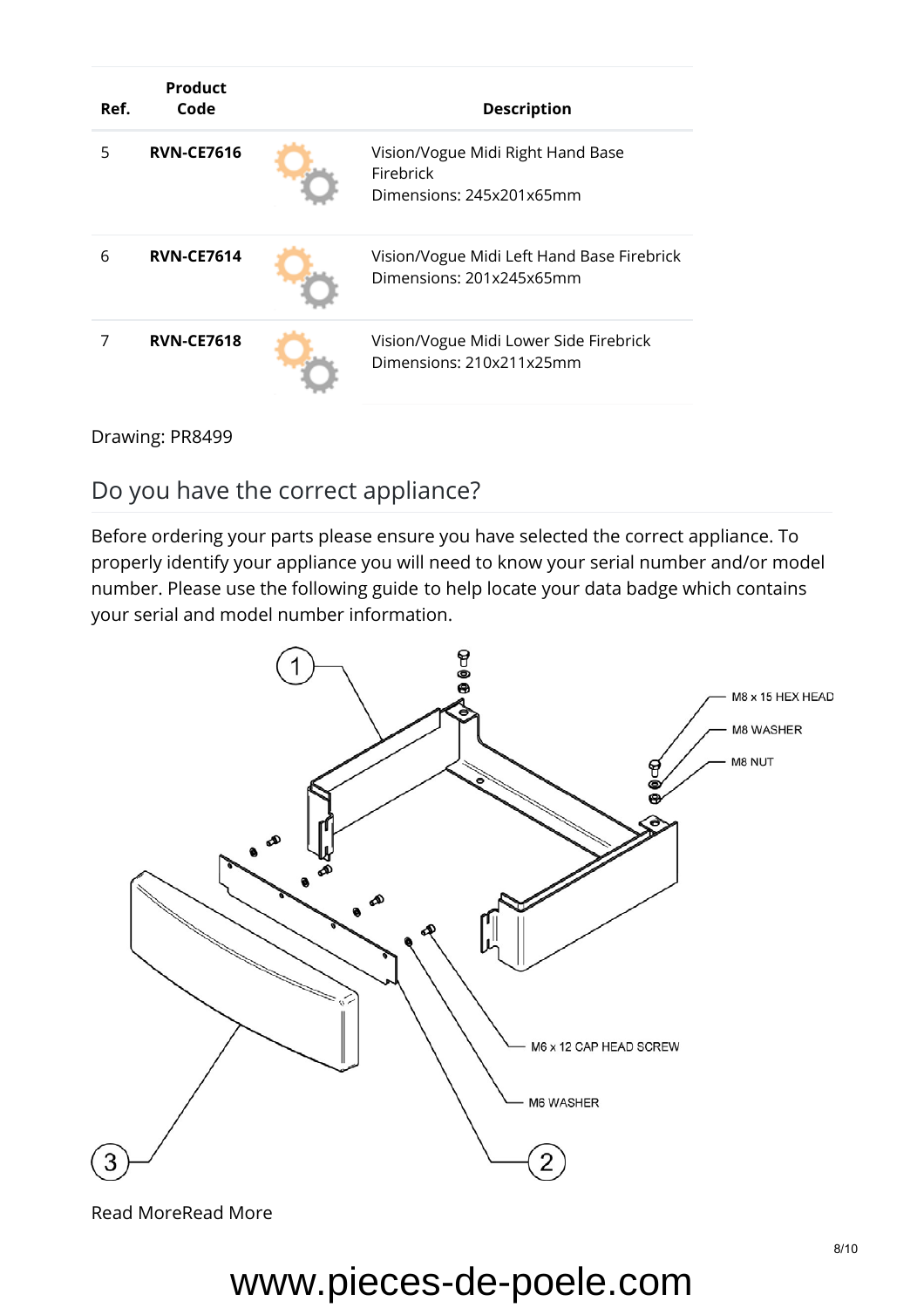| Ref. | <b>Product</b><br>Code | <b>Description</b>                                                     |                                          |
|------|------------------------|------------------------------------------------------------------------|------------------------------------------|
|      | <b>VG-MID-BP</b>       | Vogue Midi Plinth Base<br>Assembly including parts<br>2ad <sub>3</sub> |                                          |
| 2    | N/A                    | See part 1                                                             | This part is not currently<br>available. |
| 3    | N/A                    | See part 1                                                             | This part is not currently<br>available. |

#### Drawing: PR10673

### Do you have the correct appliance?

Before ordering your parts please ensure you have selected the correct appliance. To properly identify your appliance you will need to know your serial number and/or model number. Please use the [following guide](https://www.stovaxspares.com/find-your-databadge/) to help locate your data badge which contains your serial and model number information.